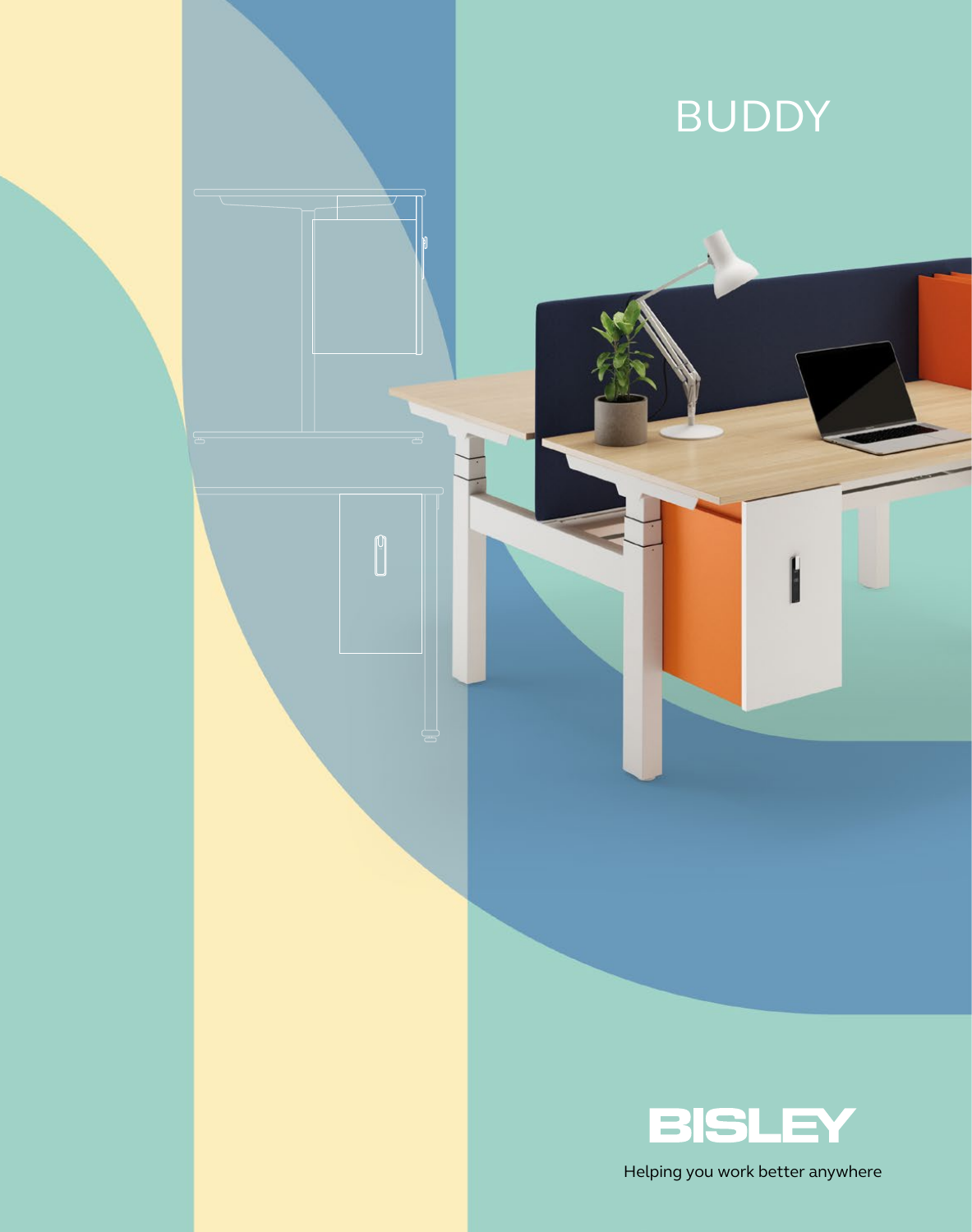# Buddy by Bisley can be your right (or left!) hand man to take care of all your office storage needs.

As workplaces adjust to focus on individual rather than shared spaces, personal and safely accessible storage plays an important role.

An alternative to the versatile freestanding Note pedestal and Caddy, Buddy is a single-person desk-attached locker, the perfect addition to your working day!

The compact and space efficient design allows you to stay connected with your work, whilst maintaining a clutter free desk. With your office Buddy, you can feel reassured that not only are your belongings stowed within a safe personal workspace, but that they are

always within reach, for maximum productivity.

Designed to accompany static or height adjustable desking, Buddy moves as you do, ensuring you can quickly and easily access your belongings – whether sitting or standing.

Your colourful companion is available in a variety of steel and wood finishes with a choice of locking options and internal configurations, so there is a combination to suit everyone.

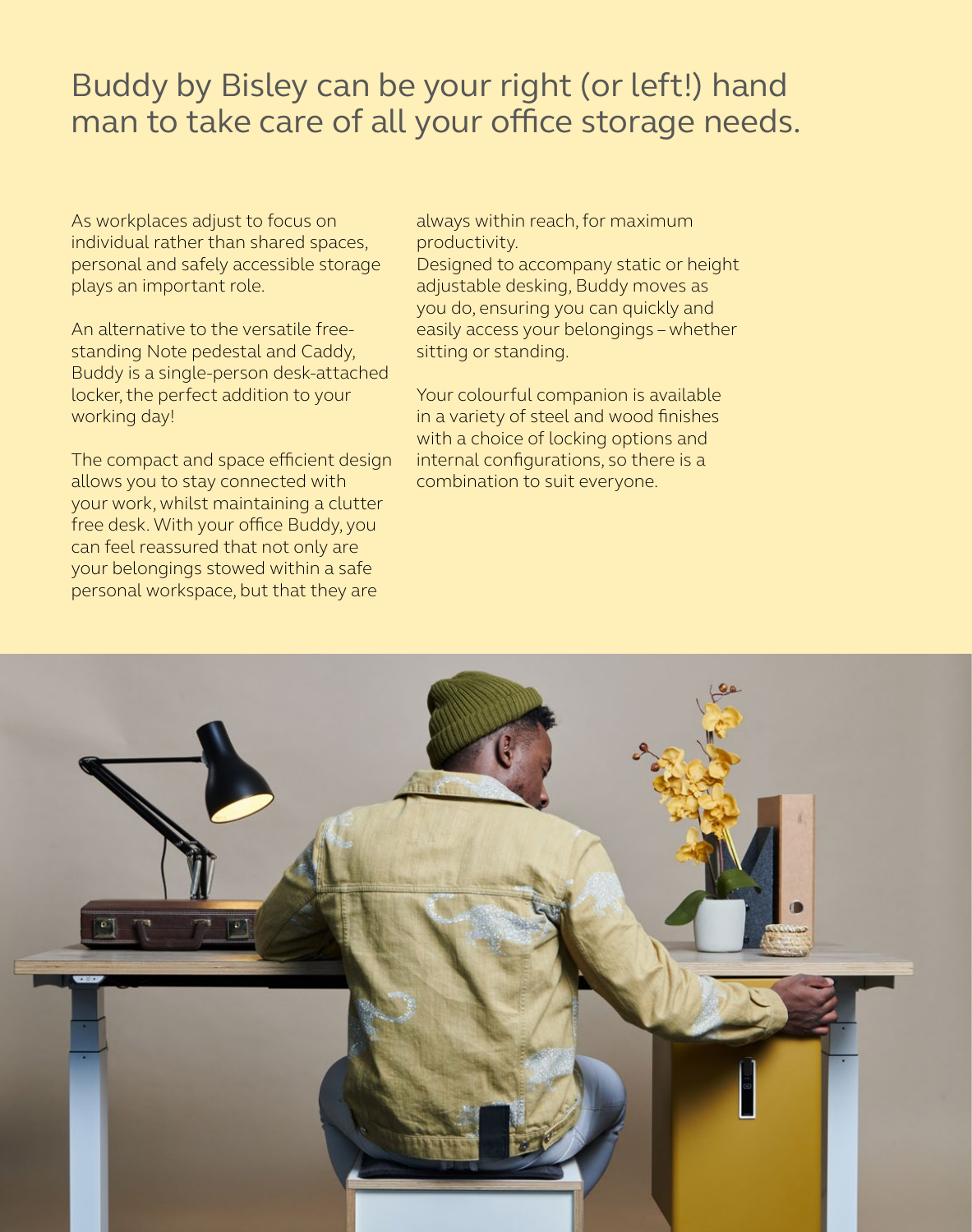# **POSSIBILITIES**

 $\frac{1}{6}$ 

Buddy is your own personal locker right under and attached to your desk, so why not put your own stamp on it? Choose from 33 steel paint colours to seamlessly suite in with your existing aesthetic, or add a pop of colour to your under-desk storage. You can even choose a wood effect front if desired, with a choice of 7 laminates.

A range of locking options comes as standard including key, combination and digital locks so you can specify a system to best suit your needs.

**CONBIGGER** 

- **Convenience** Access your personal items and everyday essentials whether sitting or standing at your desk
- **Secure** Ensure your personal belongings are safely secured at your desk with a choice of locking options
- **Organised** Various internal configurations allow you to stow your things the way you like and enjoy an efficient, clutter free workspace
- **Customisable** Choose from an extensive palette of standard paint finishes or add a laminate front to suite with your desking
- **Personal** Avoid shared storage solutions and keep all of your belongings close by for peace of mind in the workplace

## **PRODUCT BENEFITS PRODUCT FEATURES**

- Buddy is designed to work with many of the leading height adjustable desking ranges and can be easily adapted to fit any new desking system<sup>\*</sup>
- Option to add additional USB charging capabilities
- Easy-open rounded oversailing door
- Selection of internal accessories including non-slip rubber mat
- Select from 33 steel paint colours or 7 laminate finishes\*\*
- Choose from 5 locking options including key, combination and digital
- 5 year guarantee
- Made in the UK

F

\* Prior to manufacturing, we will always request a drawing of your desk to confirm fitment

\*\* Laminate finish on door only